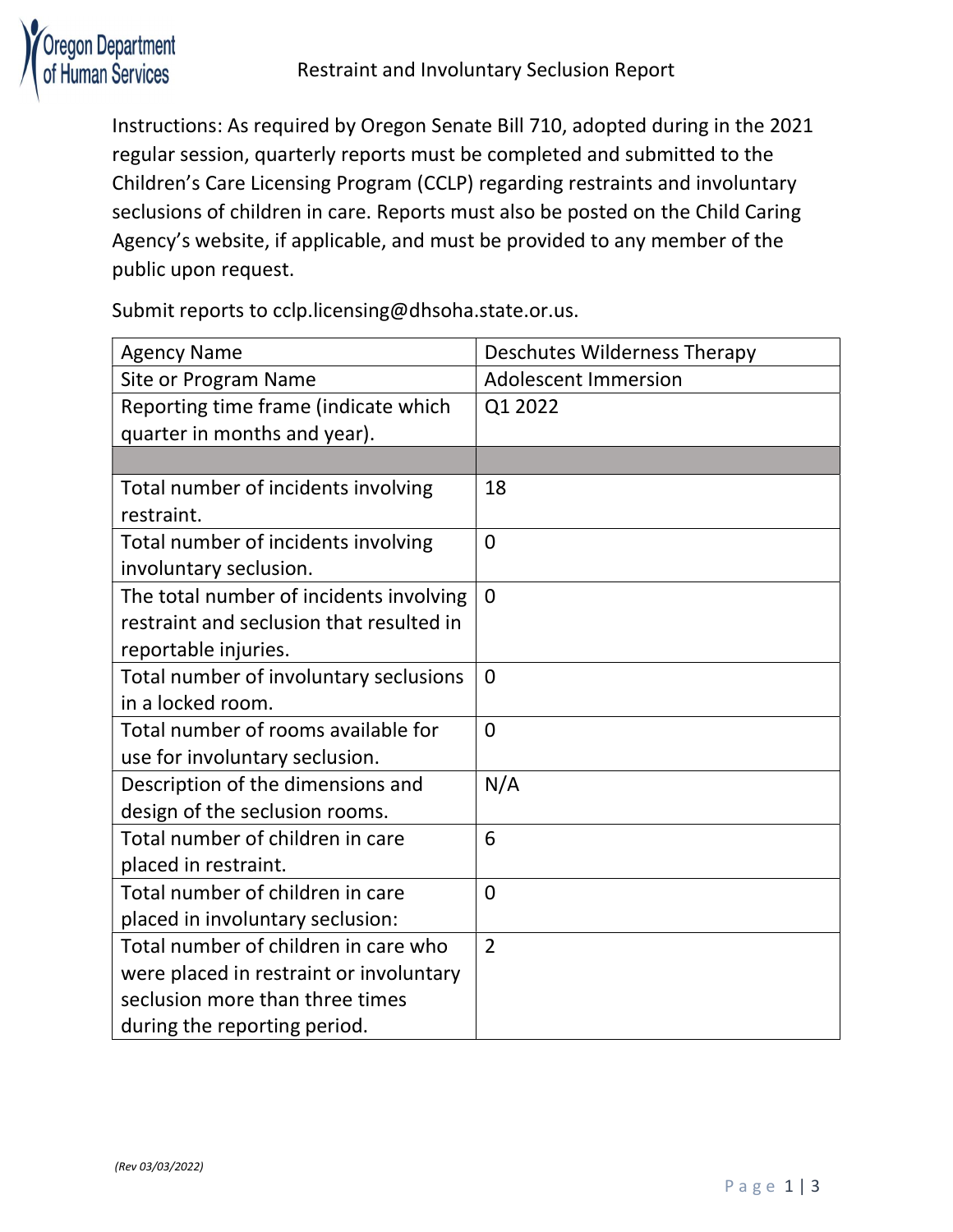

| A description of the steps the program<br>has taken to decrease the use of<br>restraint and involuntary seclusion.                                                                                                                                                                                                                                 | 1. Students are carefully screened prior<br>to admission to reduce the risk of<br>unsafe behavior that would require<br>restraint while in the program.<br>2. Students who are in multiple<br>restraints due to unsafe behavior are<br>reconsidered for appropriateness by<br>the treatment team. In this case, both<br>of the students were discharged and<br>recommended to a higher level of care.<br>3. Staff are continuously trained on<br>non-physical, trauma responsive<br>intervention techniques to avoid the<br>need for restraint in potentially unsafe<br>situations.<br>4. We do not utilize involuntary<br>seclusion as it is inconsistent with our<br>trauma responsive clinical model. |
|----------------------------------------------------------------------------------------------------------------------------------------------------------------------------------------------------------------------------------------------------------------------------------------------------------------------------------------------------|----------------------------------------------------------------------------------------------------------------------------------------------------------------------------------------------------------------------------------------------------------------------------------------------------------------------------------------------------------------------------------------------------------------------------------------------------------------------------------------------------------------------------------------------------------------------------------------------------------------------------------------------------------------------------------------------------------|
| Number of incidents in which an<br>individual who placed a child in care in<br>a restraint or involuntary seclusion<br>was not certified or trained in the use<br>of the type of restraint or involuntary<br>seclusion used, including individuals<br>whose certification or training was<br>expired at the time of the restraint or<br>seclusion. | $\Omega$                                                                                                                                                                                                                                                                                                                                                                                                                                                                                                                                                                                                                                                                                                 |

Demographic characteristics of the children in care who the program placed in a restraint or involuntary seclusion, including race, ethnicity, gender, disability status, migrant status, English proficiency and status as economically disadvantaged, unless the demographic information would reveal personally identifiable information about an individual child in care. Indicate the number